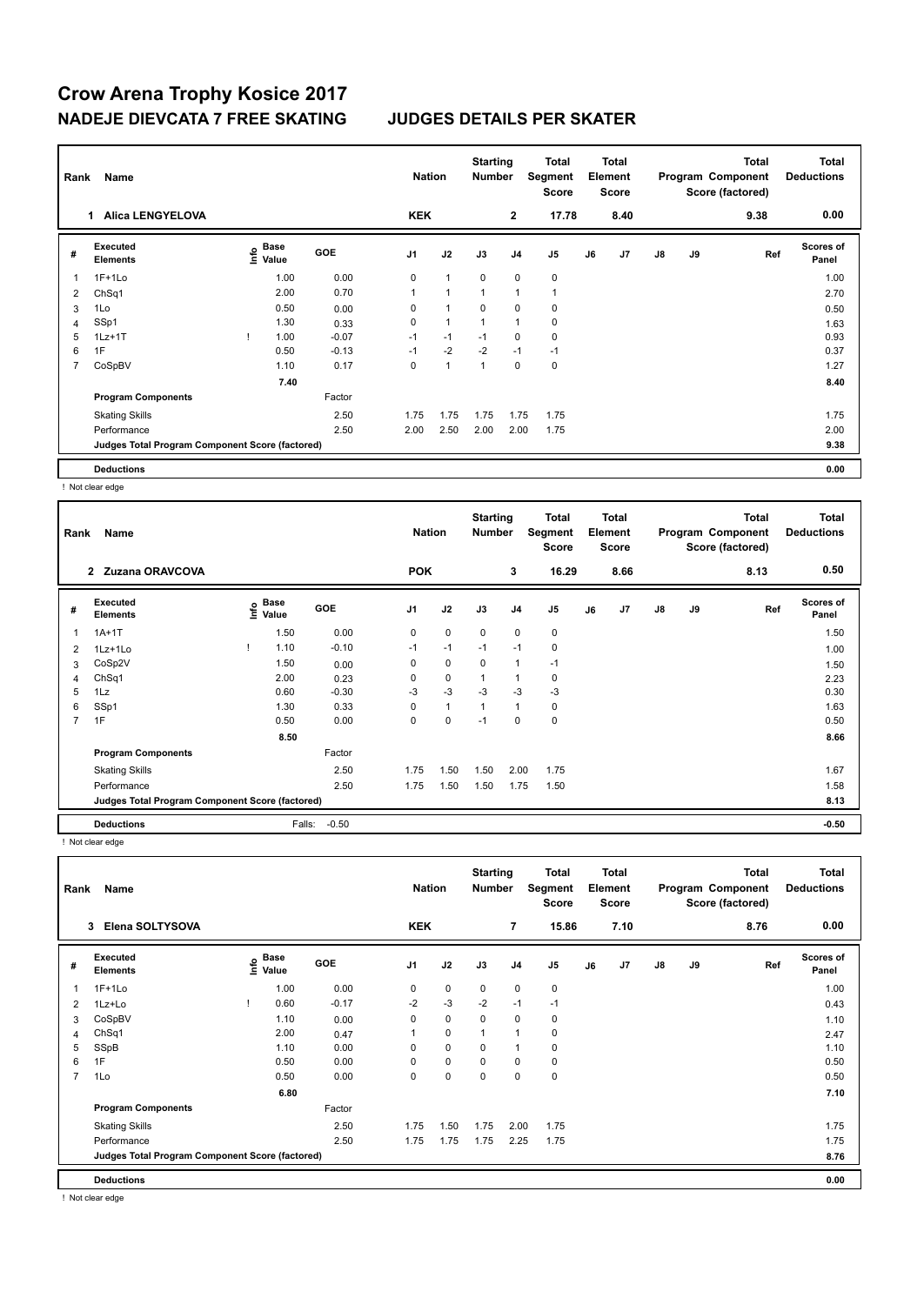# **Crow Arena Trophy Kosice 2017 NADEJE DIEVCATA 7 FREE SKATING JUDGES DETAILS PER SKATER**

| Rank | Name                                            |                             |            | <b>Nation</b>  |              | <b>Starting</b><br><b>Number</b> |                | Total<br>Segment<br><b>Score</b> | <b>Total</b><br>Element<br><b>Score</b> |                         | Program Component |    | <b>Total</b><br>Score (factored)  | Total<br><b>Deductions</b> |
|------|-------------------------------------------------|-----------------------------|------------|----------------|--------------|----------------------------------|----------------|----------------------------------|-----------------------------------------|-------------------------|-------------------|----|-----------------------------------|----------------------------|
|      | <b>Sara ANDRASOVA</b><br>4                      |                             |            | <b>KEK</b>     |              |                                  | 6              | 15.33                            |                                         | 6.97                    |                   |    | 8.36                              | 0.00                       |
| #    | <b>Executed</b><br><b>Elements</b>              | Base<br>$\frac{6}{5}$ Value | <b>GOE</b> | J <sub>1</sub> | J2           | J3                               | J <sub>4</sub> | J5                               | J6                                      | J7                      | J8                | J9 | Ref                               | <b>Scores of</b><br>Panel  |
|      | ChSq1                                           | 2.00                        | 0.00       | 1              | 0            | $\mathbf 0$                      | 0              | $\pmb{0}$                        |                                         |                         |                   |    |                                   | 2.00                       |
| 2    | $1S+1T$                                         | 0.80                        | 0.00       | 0              | $\mathbf 0$  | $\Omega$                         | 0              | $\pmb{0}$                        |                                         |                         |                   |    |                                   | 0.80                       |
| 3    | 1F                                              | 0.50                        | 0.00       | 0              | $\mathbf{1}$ | 0                                | 0              | 0                                |                                         |                         |                   |    |                                   | 0.50                       |
| 4    | SSp1                                            | 1.30                        | 0.17       | 0              | $\mathbf{1}$ | $\Omega$                         | 1              | $\pmb{0}$                        |                                         |                         |                   |    |                                   | 1.47                       |
| 5    | $1F+1T$                                         | 0.90                        | 0.00       | $\mathbf 0$    | $\mathbf 0$  | $\Omega$                         | 0              | 0                                |                                         |                         |                   |    |                                   | 0.90                       |
| 6    | 1Lo                                             | 0.50                        | 0.00       | $\mathbf 0$    | $\mathbf 0$  | $\Omega$                         | 0              | $\pmb{0}$                        |                                         |                         |                   |    |                                   | 0.50                       |
| 7    | <b>USpB</b>                                     | 1.00                        | $-0.20$    | $-1$           | $-1$         | $-1$                             | 0              | $\pmb{0}$                        |                                         |                         |                   |    |                                   | 0.80                       |
|      |                                                 | 7.00                        |            |                |              |                                  |                |                                  |                                         |                         |                   |    |                                   | 6.97                       |
|      | <b>Program Components</b>                       |                             | Factor     |                |              |                                  |                |                                  |                                         |                         |                   |    |                                   |                            |
|      | <b>Skating Skills</b>                           |                             | 2.50       | 1.75           | 1.50         | 1.75                             | 1.75           | 1.50                             |                                         |                         |                   |    |                                   | 1.67                       |
|      | Performance                                     |                             | 2.50       | 1.50           | 1.75         | 1.75                             | 1.75           | 1.50                             |                                         |                         |                   |    |                                   | 1.67                       |
|      | Judges Total Program Component Score (factored) |                             |            |                |              |                                  |                |                                  |                                         |                         |                   |    |                                   | 8.36                       |
|      | <b>Deductions</b>                               |                             |            |                |              |                                  |                |                                  |                                         |                         |                   |    |                                   | 0.00                       |
|      | Daniel Manag                                    |                             |            | <b>Notion</b>  |              | <b>Starting</b>                  |                | <b>Total</b><br>Number Commont   |                                         | <b>Total</b><br>Element |                   |    | <b>Total</b><br>Drogram Component | Total<br><b>Deductions</b> |

| Rank | Name                                            |                             |         | <b>Nation</b> |              | <b>Number</b> |                | <br>Segment<br><b>Score</b> |    | <br><b>Element</b><br><b>Score</b> |               |    | <br>Program Component<br>Score (factored) | <br><b>Deductions</b> |  |
|------|-------------------------------------------------|-----------------------------|---------|---------------|--------------|---------------|----------------|-----------------------------|----|------------------------------------|---------------|----|-------------------------------------------|-----------------------|--|
|      | 5 Sophie SCHWARTZ                               |                             |         | <b>AUT</b>    |              |               | 4              | 14.95                       |    | 6.07                               |               |    | 9.38                                      | 0.50                  |  |
| #    | Executed<br><b>Elements</b>                     | Base<br>$\frac{6}{5}$ Value | GOE     | J1            | J2           | J3            | J <sub>4</sub> | J5                          | J6 | J <sub>7</sub>                     | $\mathsf{J}8$ | J9 | Ref                                       | Scores of<br>Panel    |  |
| 1    | 1Lz                                             | 0.60                        | 0.00    | $-1$          | $\mathbf 0$  | $\mathbf 0$   | $\mathbf 0$    | $\mathbf 0$                 |    |                                    |               |    |                                           | 0.60                  |  |
| 2    | CCoSpB                                          | 1.70                        | 0.50    | 1             | $\mathbf{1}$ | $\mathbf{1}$  | 1              | $-1$                        |    |                                    |               |    |                                           | 2.20                  |  |
| 3    | ChSq                                            | 0.00                        | 0.00    |               |              |               |                |                             |    |                                    |               |    |                                           | 0.00                  |  |
| 4    | $1F+1Lo$                                        | 1.00                        | 0.00    | 0             | 0            | $\mathbf 0$   | 0              | 0                           |    |                                    |               |    |                                           | 1.00                  |  |
| 5    | 1A                                              | 1.10                        | $-0.60$ | -3            | $-3$         | $-3$          | $-3$           | $-3$                        |    |                                    |               |    |                                           | 0.50                  |  |
| 6    | 1F                                              | 0.50                        | 0.00    | 0             | $\mathbf 0$  | $\Omega$      | $\mathbf 0$    | $\mathbf 0$                 |    |                                    |               |    |                                           | 0.50                  |  |
| 7    | SSpB                                            | 1.10                        | 0.17    | 1             | 1            | 0             | 0              | $\pmb{0}$                   |    |                                    |               |    |                                           | 1.27                  |  |
|      |                                                 | 6.00                        |         |               |              |               |                |                             |    |                                    |               |    |                                           | 6.07                  |  |
|      | <b>Program Components</b>                       |                             | Factor  |               |              |               |                |                             |    |                                    |               |    |                                           |                       |  |
|      | <b>Skating Skills</b>                           |                             | 2.50    | 2.25          | 1.75         | 2.00          | 1.75           | 1.50                        |    |                                    |               |    |                                           | 1.83                  |  |
|      | Performance                                     |                             | 2.50    | 2.00          | 1.75         | 2.00          | 2.00           | 1.50                        |    |                                    |               |    |                                           | 1.92                  |  |
|      | Judges Total Program Component Score (factored) |                             |         |               |              |               |                |                             |    |                                    |               |    |                                           | 9.38                  |  |
|      | <b>Deductions</b>                               | Falls:                      | $-0.50$ |               |              |               |                |                             |    |                                    |               |    |                                           | $-0.50$               |  |

! Not clear edge

| Name<br>Rank   |                                                 |                           | <b>Nation</b> |                | <b>Starting</b><br><b>Number</b> |             | Total<br>Segment<br><b>Score</b> | <b>Total</b><br>Element<br><b>Score</b> |    | Program Component |    | <b>Total</b><br>Score (factored) | Total<br><b>Deductions</b> |                           |
|----------------|-------------------------------------------------|---------------------------|---------------|----------------|----------------------------------|-------------|----------------------------------|-----------------------------------------|----|-------------------|----|----------------------------------|----------------------------|---------------------------|
|                | <b>Liliana BATOVA</b><br>6                      |                           |               | <b>KEK</b>     |                                  |             | 9                                | 14.50                                   |    | 7.20              |    |                                  | 7.30                       | 0.00                      |
| #              | Executed<br><b>Elements</b>                     | Base<br>e Base<br>⊆ Value | GOE           | J <sub>1</sub> | J2                               | J3          | J <sub>4</sub>                   | J5                                      | J6 | J <sub>7</sub>    | J8 | J9                               | Ref                        | <b>Scores of</b><br>Panel |
| 1              | 1F                                              | 0.50                      | 0.00          | 0              | $\pmb{0}$                        | $\mathbf 0$ | $\mathbf 0$                      | 0                                       |    |                   |    |                                  |                            | 0.50                      |
| 2              | $1F+1T$                                         | 0.90                      | 0.00          | 0              | $\mathbf 0$                      | $\mathbf 0$ | $\mathbf 0$                      | $\mathbf 0$                             |    |                   |    |                                  |                            | 0.90                      |
| 3              | SSp1                                            | 1.30                      | 0.17          | 0              | $\pmb{0}$                        | 1           | $\overline{1}$                   | 0                                       |    |                   |    |                                  |                            | 1.47                      |
| 4              | 1Lo                                             | 0.50                      | 0.00          | 0              | $\mathbf 0$                      | $\mathbf 0$ | $\mathbf 0$                      | $\pmb{0}$                               |    |                   |    |                                  |                            | 0.50                      |
| 5              | ChSq1                                           | 2.00                      | 0.23          | 0              | $\mathbf 0$                      |             | $\mathbf{1}$                     | 0                                       |    |                   |    |                                  |                            | 2.23                      |
| 6              | $1Lo+1T$                                        | 0.90                      | 0.00          | 0              | $\mathbf 0$                      | $\Omega$    | $\mathbf 0$                      | 0                                       |    |                   |    |                                  |                            | 0.90                      |
| $\overline{7}$ | <b>USpB</b>                                     | 1.00                      | $-0.30$       | $-1$           | $-1$                             | $-2$        | $-1$                             | $-1$                                    |    |                   |    |                                  |                            | 0.70                      |
|                |                                                 | 7.10                      |               |                |                                  |             |                                  |                                         |    |                   |    |                                  |                            | 7.20                      |
|                | <b>Program Components</b>                       |                           | Factor        |                |                                  |             |                                  |                                         |    |                   |    |                                  |                            |                           |
|                | <b>Skating Skills</b>                           |                           | 2.50          | 1.25           | 1.25                             | 1.50        | 1.75                             | 1.50                                    |    |                   |    |                                  |                            | 1.42                      |
|                | Performance                                     |                           | 2.50          | 1.50           | 1.50                             | 1.50        | 2.00                             | 1.50                                    |    |                   |    |                                  |                            | 1.50                      |
|                | Judges Total Program Component Score (factored) |                           |               |                |                                  |             |                                  |                                         |    |                   |    |                                  |                            | 7.30                      |
|                | <b>Deductions</b>                               |                           |               |                |                                  |             |                                  |                                         |    |                   |    |                                  |                            | 0.00                      |